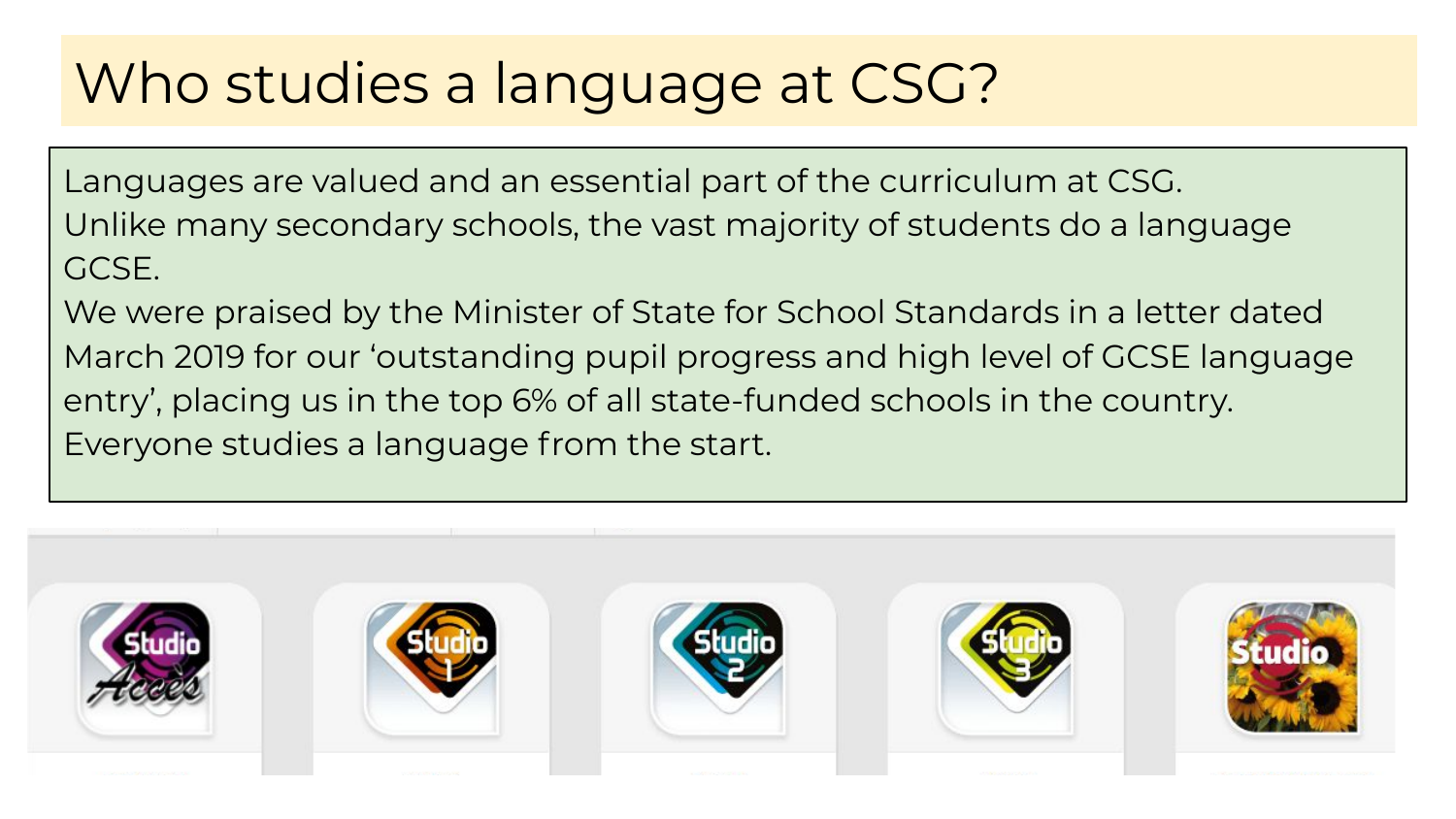## How does it work?

Everyone learns French and Spanish to begin with in Year 7. At October half term, students express a preference and are split between French and Spanish classes for the rest of their time here.

**Bonjour! Comment tu t'appelles? Tu aimes le collège? J'étudie beaucoup de matières ici mais je préfère leslangues!**



**En mi tiempo libre me gusta escuchar música y chatear. No me gusta nada jugar a los videojuegos porque es aburrido.**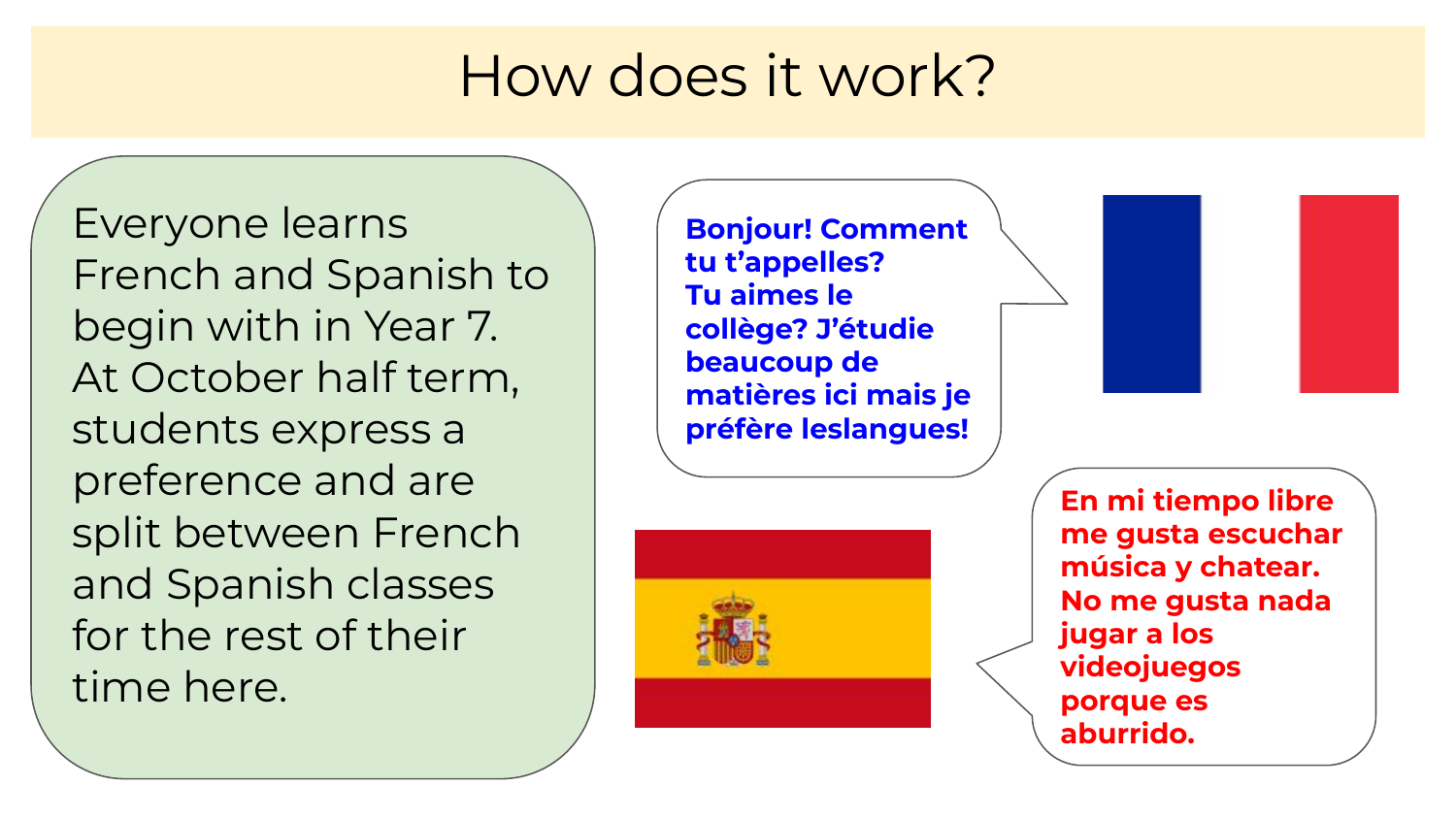## The MFL Department

Lessons focus on exposing students to a wide variety of interesting themes and topics which as often as possible refer to the target language culture and enable them to become proficient in all skills: listening, speaking, reading, writing and translation. Through the language learning process at CSG, we want students to be **curious, inquisitive, open minded, interested in others, keen to share and discuss similarities and differences between French/Spanish cultures and languages and their own.** We want them to embrace the challenge and be resilient. We also want students to realise that better understanding a foreign language hugely contributes to better understanding their own.